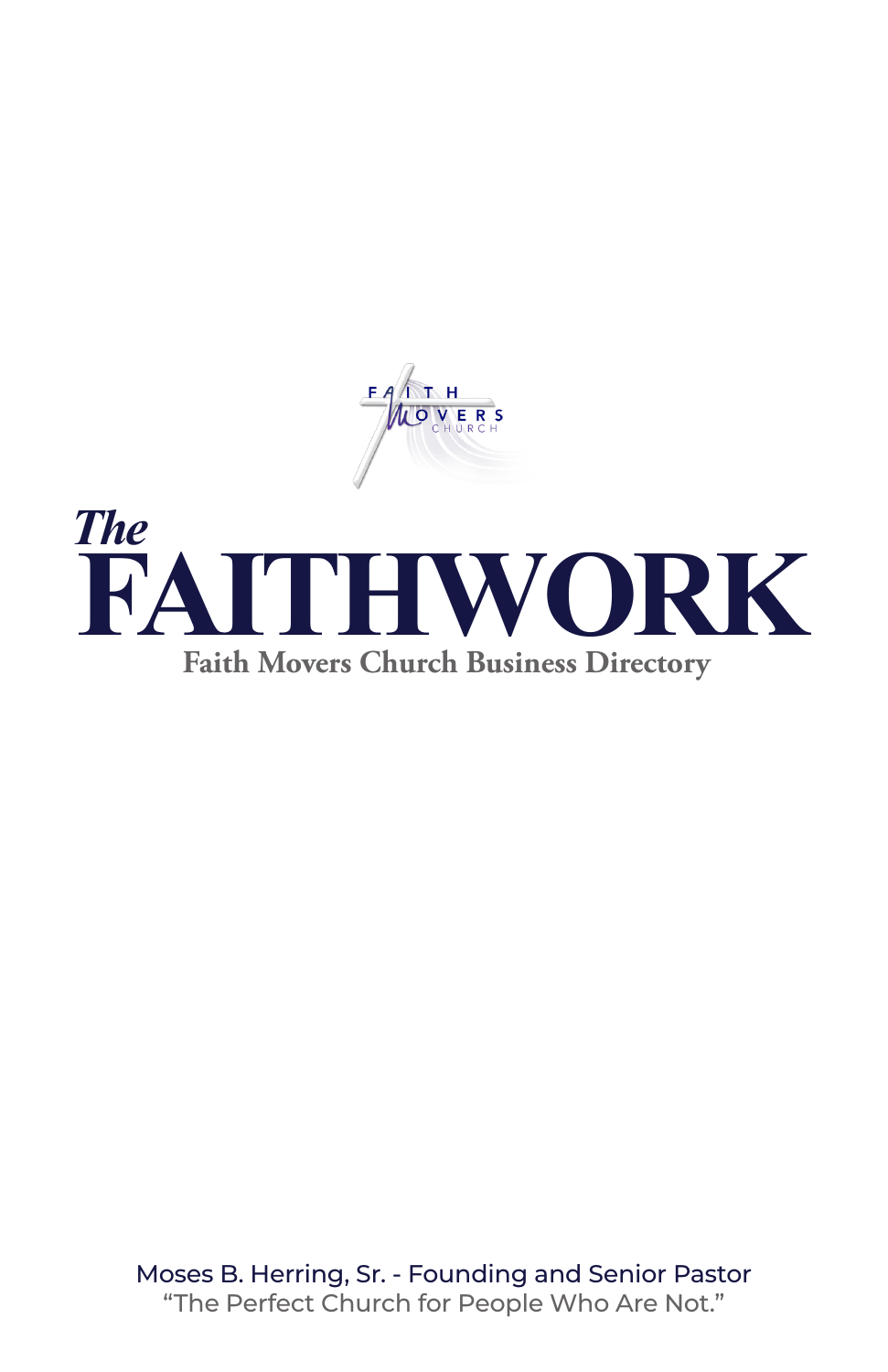# *The* **PURPOSE**

The purpose of the Faith Movers Business Directory is to provide a platform and resource for its members to connect with a diverse network of entrepreneurs, professionals, tradesmen, and artisans.

# *The* **DIRECTORY**

Categories appear alphabetically and include the business/ professional's name; member's name; and contact information. Those who use the Directory as a reference are encouraged to conduct their own research to determine whether the service in which they are inquiring is reasonable and appropriate. One should contact the business *directly* regarding any losses, damages, expenses, costs, or other alleged harm.

Faith Movers Church is *not* liable for any losses, damages, expenses, costs, or other alleged harm as a result of this Directory's usage.

# **DISCLAIMER**

The FAITHWORK serves as a platform for Faith Movers members *only* and is *not* an endorsement of *any* service *or* provider. Faith Movers Church makes *no* representations, guaranties, or warranties regarding the quality, performance, reliability, or integrity of the goods, services, or individuals listed in the Directory.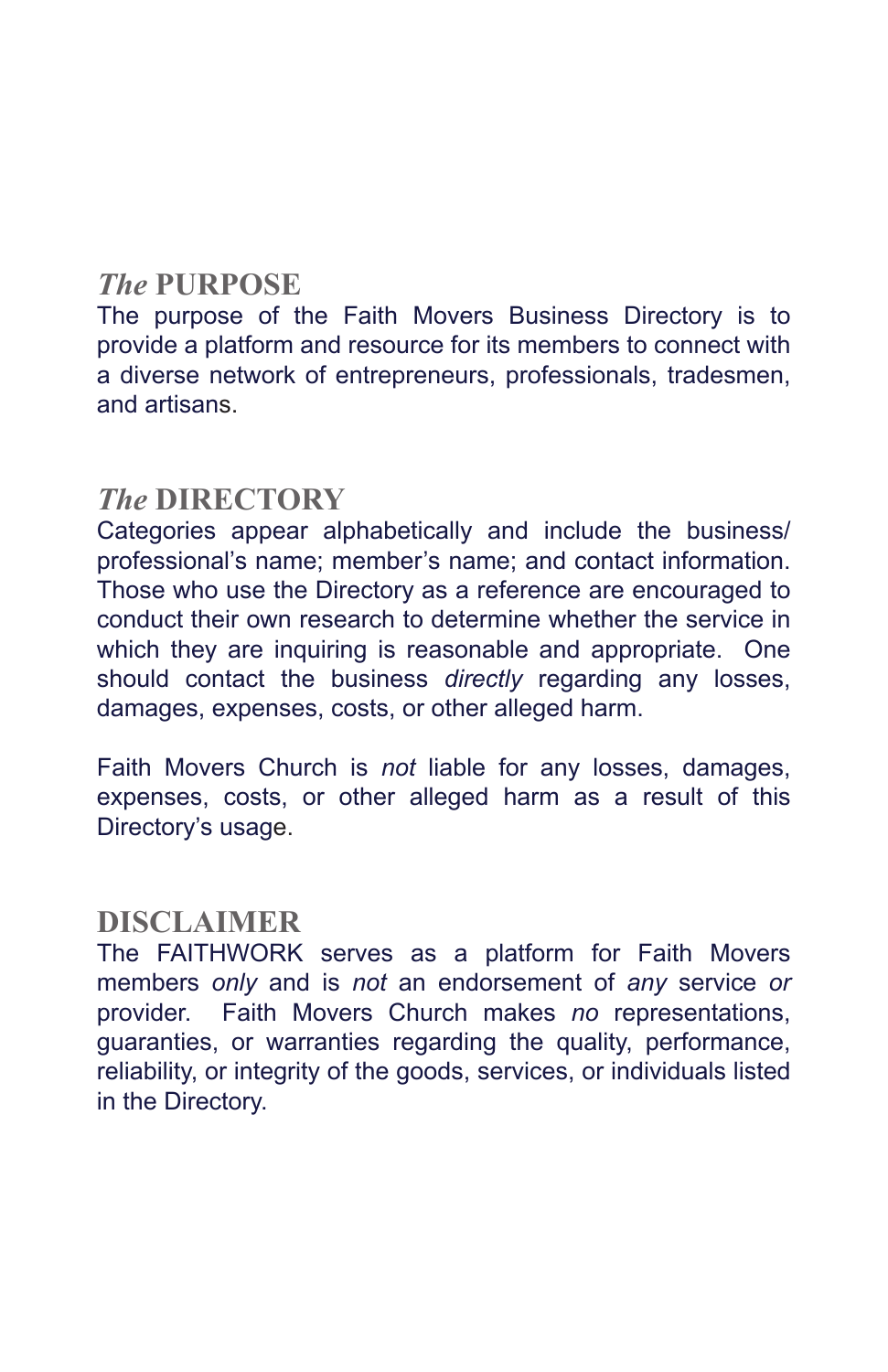#### **ACCOUNTANTS HALL & ASSOCIATES, CPAS**

*Certified Public Accountants and Consultants* Alan T. Hall 773-233-6450 ahall@alanthallcpa.com alanthallcpa.com

### **ATTORNEYS**

#### **KING, BROWN, & MURDAUGH, LLC**

*Criminal Defense and Child in Need of Services* Lakeisha Murdaugh attylcmurdaugh@gmail.com kbmtriallawyers.com

#### **TIFFANIE B. POWELL & ASSOCIATES, P.C.**

*Estate Planning and Administration and Residential Real Estate*  Tiffanie Powell 708-252-3760 tpowell@tpa-law.com tpa-law.com

## **AUTHORS**

### **LELE FOUNDATION** Linda Harrison

708-207-3780

### **BARBERS**

#### **IMAGE & STYLE BARBER LOUNGE** Barbershop Tawan Brazier

773-632-8983 imageandstylebarberlounge@gmail.com

## **BEAUTY SERVICES and SUPPLIES**

### **FOREIGN LENGTHS BEAUTY SUPPLY**

*Virgin Hair Retailer* Delicia Scales 708-441-2388 or 708-953-6197 foreignlengthbeauty@gmail.com

### **HARIAPY**

*Hair Salon* Monique Collins Brown 708-439-1230 msmoniquecollins@gmail.com

### **LADY LOOKS SPA**

*Make-Up Artist* Shirley Veal Kizer 708-365-9584

### **MARY KAY**

*Make-Up and Skin Care* Sherrie Collins 773-619-5598 mslady1983@yahoo.com

#### **SANCTUARY HAIR AND NAIL SALON**

*Hair Salon* Nicole Chapman 708-868-9629

### **SASSY GIRLS EXTENSIONS**

Dornetha Pilgrom 877-590-6155 info@sassygirlextensions.com

### **CATERING**

**BANKN' ON THE JERK & BBQ** *Catering*

Leanell Banks 708-343-2500 orders@banknonthejerk.com

#### **DELORES CATERING**

*Catering*  Delores Garner 708-965-2135 dgarner0123@yahoo.com

### **DJ'S CATERING**

*Catering* Dorothy Brown 708-200-8360

### **GLAMOROUS GOODIES CATERING**

*Catering*  Gloria Simmons 708-845-7031 glamorouscatering@att.net

#### **CLOTHING CUSTOM CREATIONS**

*Custom Tees, Caps and Screen Printing* Laverne Scarbrough 708-350-9166 kustomcreations@att.net

### **THE BABY'S CRIB**

*Clothing* Maverick Perry 708-262-3538 thebabiescrib1234@gmail.com

### **COACHING and COUNSELING**

**1ST MPRESSION CONSULTING** *Personal and Professional Coach* Rose M. Ratliff, Ph.D 708-367-0433 rratliff@firstmpression.com firstmpression.com

#### **BAUGH TRAINING AND CONSULTING** *Counseling*

Sylvester Baugh 708-979-7098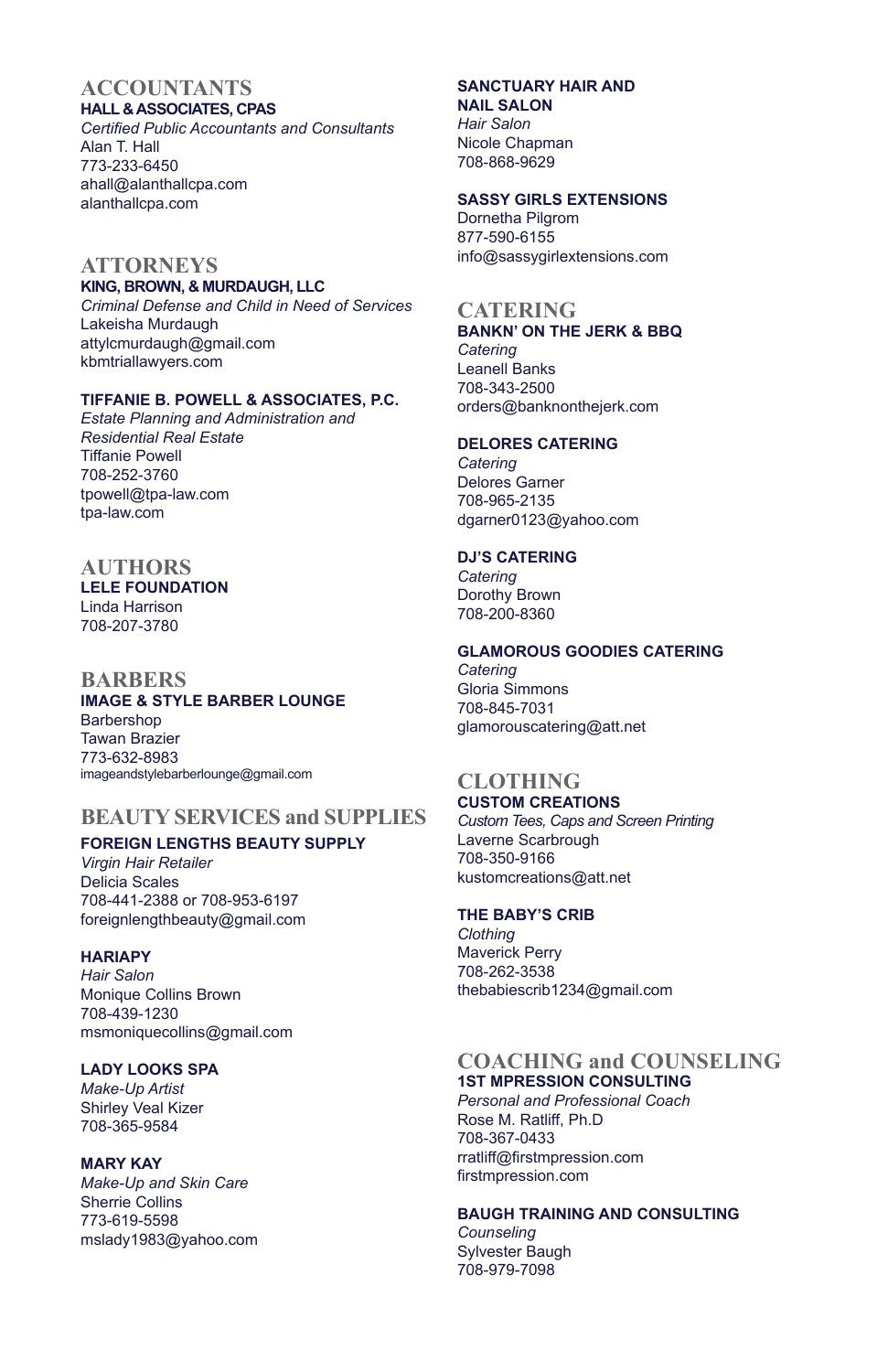**CHARMS 4, INC.** *Life Coach* Lisa Steward Baugh 708-439-9788

#### **CHRISTIAN WOMEN'S BUSINESS ACADEMY**

Damita McGhee 219-256-0975

### **ILLINOIS ARMY NATIONAL GUARD**

*Army Recruiter and Life Coach* David Quinn 815-631-2126 david.p.quinn4.mil@mail.mil

#### **OPEN YOUR MIND, LLC**

*Life Coach* Stephanie Roberts 773-972-4417 openyourmindllc@gmail.com

#### **PATRICIA'S PLACE**

*Domestic Violence Support and Education* Latosha Barnes 872-800-1059 patriciasplace.org

#### **RESTORHER HOUSING, INC.**

*Transitional and Confidence Coaching* Kimberly Creasy 708-634-6942 restorher2019@outlook.com

#### **SOAR STRATEGY GROUP, LLC**

*Business Development and Leadership Counseling* Tiffany Gethers, Ed.D. 708-253-7862 drtiffanygethers@gmail.com

#### **STEP BY STEP**

*Behavioral Counseling; Preteen and Teenage specialty* Tamika Hill, MSW, LCSW 708-800-1138 tamikahill@yahoo.com

**THE WYNNERS CLUB** *Business Development and Education* Kristina Wynne, MPH 708-238-5420 thewynnersclub@gmail.com

#### **CONSTRUCTION BARNETT DEVELOPMENT** *General Contractor*

Dean Barnett 708-259-5005 barnettfirm@gmail.com

### **EDUCATION**

**Cann Academy of Nursing** *Nursing School* Antrell Outlaw, LPN 708-983-1645 info@CAANacademy.org CAANacademy.org

#### **FAITH MOVERS ACADEMY**

*Pre-Kindergarten and Primary School* 708-279-1012 faithmoversacademy.com

### **ELECTRICIANS**

**NAM-RON ELECTRIC** *Electrician* Elliott Norman 708-670-5149 elliottnorman7@yahoo.com

#### **EVENT PLANNING LESHAE EVENTS**

*Event Planner* Sharron Banks 708-822-3559 sharronbanks1262@gmail.com

### **FASHION**

**DEVYNE INSPIRATION** *Personal Stylist* Deshirnette Walker 630-697-4610 devyneinspiration@hotmail.com

### **INFLUENTIAL CHIC, INC.**

*Wardrobe, Haircare, and Makeup* Leslie Russell 708-359-3202 leslierussell@att.net

### **HEALTH and WELLNESS FOCUSED NUTRITION** Christine Larry-Bell

708-300-6645

#### **ILLINOIS WELLNESS WEIGHT LOSS** *Weight Loss* Don Hight 708-845-7031

**WENTWORTH REHABILITATION** *Rehabilitation Center* Suavette Johnson, MSW 773-487-1200 ww\_socserv@thealdennetwork.com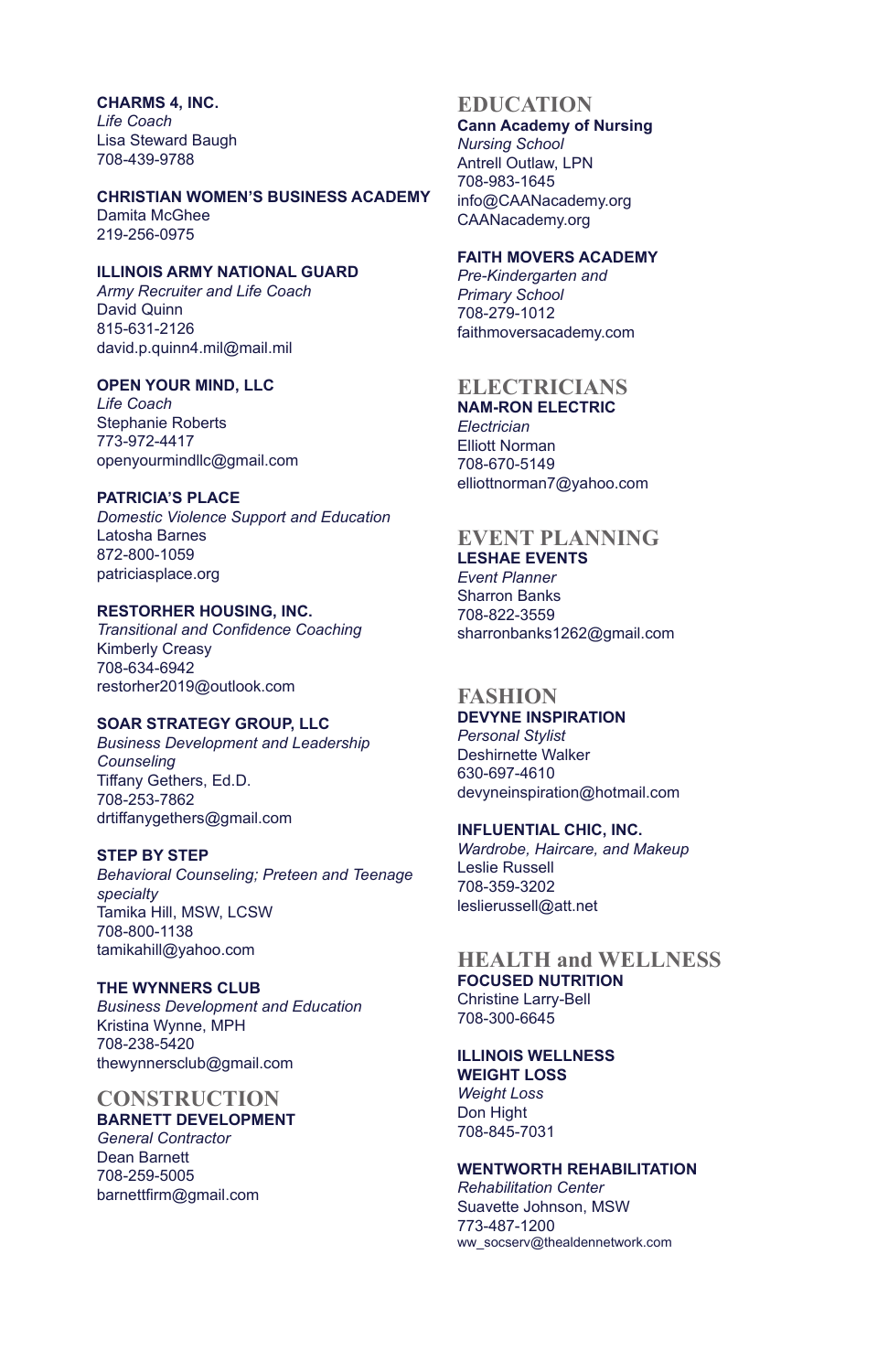### **HOME IMPROVEMENT**

**A STILETTO DECOR** *Interior Design* Shana Jenkins 708-982-1514 faithfuldesigns13@yahoo.com

### **LIFE MADE EASY**

*Professional Organizer* Lashunda Felton 708-955-2831 lashundamfelton@gmail.com

### **INSURANCE**

### **HEALTHCARE SOLUTIONS TEAM**

*Life and Health Insurance* Cedric Edwards 773-272-1979 cedwards@myhst.com

#### **MAINSTREET FINANCIAL PARTNERS**

*Insurance* Maxine Neal 708-271-3911 msneal@gmail.com

#### **THE INSURANCE PROFESSIONALS**

*Life and Health Insurance* Tanya Perry 708-262-3538 tanyaandmav@yahoo.com

### **WESTERN & SOUTHERN LIFE**

Life and Health Insurance Felicia Brown 708-705-0561 or 708-428-2477 felicia.brown@wslife.com wslife.com

### **INVESTING**

### **ABUNDANT CULTURE** Real Estate Investment Joseph and Jasmine Mims 773-426-8499

info@abundantculture.com

### **JEWELRY**

**BEADS BY BROWN** Handmade Bracelets Kenneth Brown 708-745-1725 klbrownbooking@gmail.com

#### **MARKETING LAVISH BY LESLIE**

*Product and Brand Promotions* Leslie Russell 708-359-3202 leslierussell@att.net

### **MOTIVATIONAL SPEAKERS**

#### **DAVID A GETHERS SPEAKS** Motivational Speaker David Gethers 708-574-8593 dagspeaks@gmail.com

**K.L. BROWN** *Motivational Speaker, Spoken Word* Kenneth Brown 708-745-1725 klbrownbooking@gmail.com

#### **NON-PROFIT ORGANIZATIONS**

### **THE 2GETHERS FOUNDATION** *Educational* Tiffany Gethers 708-253-7862

### **BAG LADY OUTREACH**

*Outreach* Archana Liggins 708-232-3930 archanaliggins@gmail.com

### **LITTLE FANNIES HEAVENLY HOUSING**

*Homeless Awareness and Advocacy* Mark and Jolynn Payton 773-616-5018 jolynn@littlefannies.org littlefanniesheavenlyhousing.org

### **PATRICIA'S PLACE DOMESTIC VIOLENCE SHELTER**

Latashia Barnes 872-888 2275 FightDV@patriciasplace.org patriciasplace.org

### **NICOLE CARES FOUNDATION**

*Lymphoma Awareness* Nicole Bullock 877-795-6466 nbullock@nicolecares.org nicolecares.org